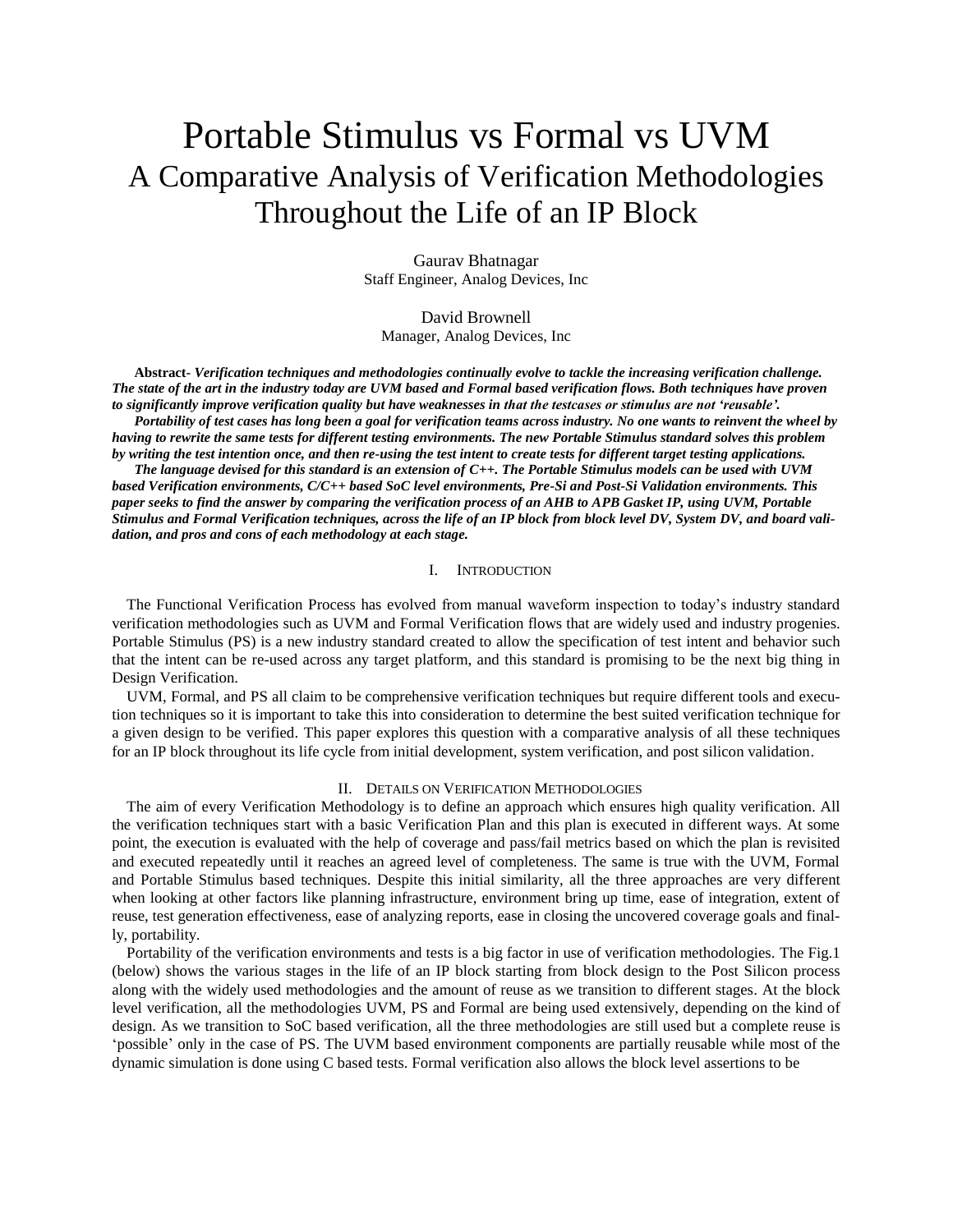

Figure1: Verification Methodologies throughout the life of an IP block

reused but the tool performance governs the reuse at the SoC level. PS based verification on the other hand allows test reuse by generating C-based tests. When we move to Post Si process, the UVM and Formal based verification are not used while it is still possible to use the PS based verification. We will analyze all these factors with the help of an AHB to APB Gasket usecase using the UVM, Formal and Portable Stimulus based verification. The AHB2APB gasket is a legacy IP block pre-verified using older verification techniques with system specific glue logic. It is re-verified so that it can be used with latest products using the latest under-given verification techniques.

# *A: UVM based verification of AHB2APB Gasket*

The Verification with UVM is a pretty standard process. It starts with the creation of Verification Plan as per design specification and the setting up of the verification environment with the standard UVM components; agents, scoreboards, configuration and environments, all of them assembled such that they are reusable if we decide to change the scope of verification.

Directed and random tests are written on top of the environment with the help of Virtual Sequences. The Functional Coverage Points are created based on the verification plan. After this, the simulations are run and coverage database is created to collect Code and Functional Coverage. The Coverage holes are analyzed and depending on their severity, they are either waived or the Verification Plan is modified. The process is repeated until we meet the desired Coverage goals ensuring quality verification. The Fig .2 (below) represents this process with a flow diagram.

Along with the directed tests as a part of Verification Plan, this technique relies upon the random tests to achieve the coverage goals. It starts with random stimulus and gradually tightens the constraints until coverage goals are met, relying on the power of randomization and compute server farms to cover the state space.

While the code coverage is the quantitative measure, the functional coverage is the qualitative measure of the DUT code execution. Typically, this quality is limited by the diligence and thoroughness of the humans who draw up the verification plan and analyze the coverage reports.



Figure2: Verification Flow with UVM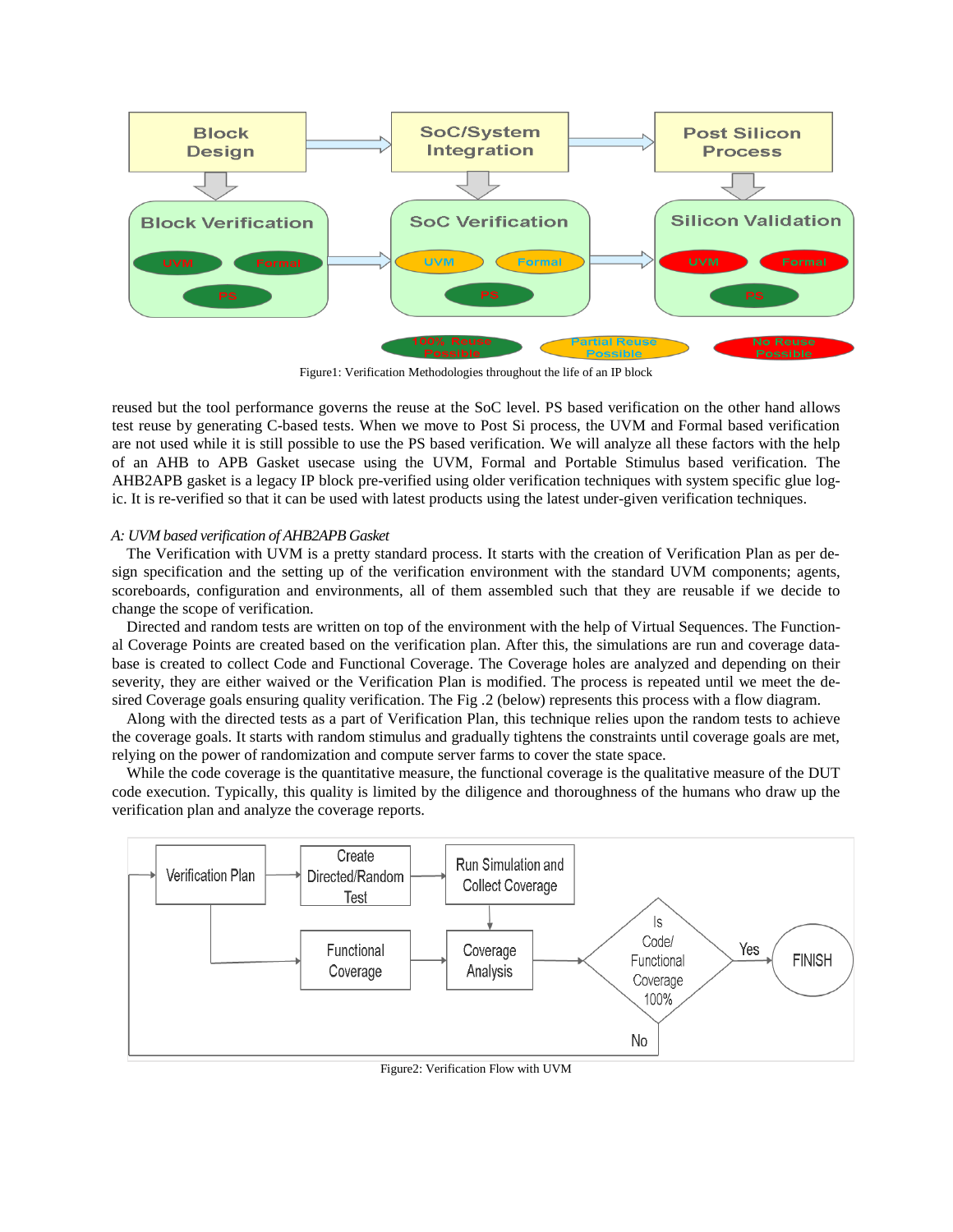

Figure3: AHB2APB Gasket UVM based environment

The other factor which decides the quality verification is the effective automated checking. A combination of packet comparison using the scoreboards and assertions based check points decide the number of Post-Silicon bugs discovered later in the flow.

This can be better understood by looking at the verification of AHB to APB Gasket using the UVM based environment. The Fig .3 (above), shows the standard UVM based verification environment setup for the AHB2APB gasket. It consists of AHB Master UVC, APB Slave UVC and Glue Interface UVC to drive sideband signals required for supporting logic. The UVM testcase consists of the test intent and controls the sequences of the VIP with Virtual Sequences. The tests are run in accordance with the UVM test plan with the directed and random test cases. The functional coverage and the code coverage are used as a sign-off criterion for verification. The regressions are run and reports are generated and analyzed.

The Table1 (below) shows the time taken (in weeks) to develop the UVM based environment. The initial setup to bring up the UVM environment integrating all the components took a week. The directed testcase development took 2 weeks while developing and debugging random test took an additional week. After this, the coverage analysis started and it took additional 2 weeks to close the coverage to an acceptable level. The table also shows the results collected from the regression run on AHB2APB gasket. Overall 5 directed and 100 random testcase run totaling to 105 runs with all of them passing. The column on the right indicates the overall coverage obtained without exclusions. The uncovered logic is either non-reachable code with disabled functionality or waived with designer consent making this coverage practically 100%. As mentioned earlier, the design was pre-verified, so the UVM based verification with the given testplan was not able to find any new bugs in the existing design apart from reconfirming the known issues or limitations. But, it does provides an effective way to check the fixes and allows reference for any new future design changes.

| <b>Initial Setup</b> | <b>Directed Tests</b> | <b>Random Test</b> | <b>Coverage Closure</b> | <b>Overall Development</b><br><b>Time</b> |
|----------------------|-----------------------|--------------------|-------------------------|-------------------------------------------|
| l w                  | 2w                    | l w                | 2w                      | 6w                                        |
| <b>Tests Run</b>     | Passed                | Failed             | <b>Not Run</b>          | <b>Overall Code Coverage</b>              |
| 105                  | 105                   |                    |                         | 2634/2864                                 |

TABLE I AHB2APB UVM SETUP AND REGRESSION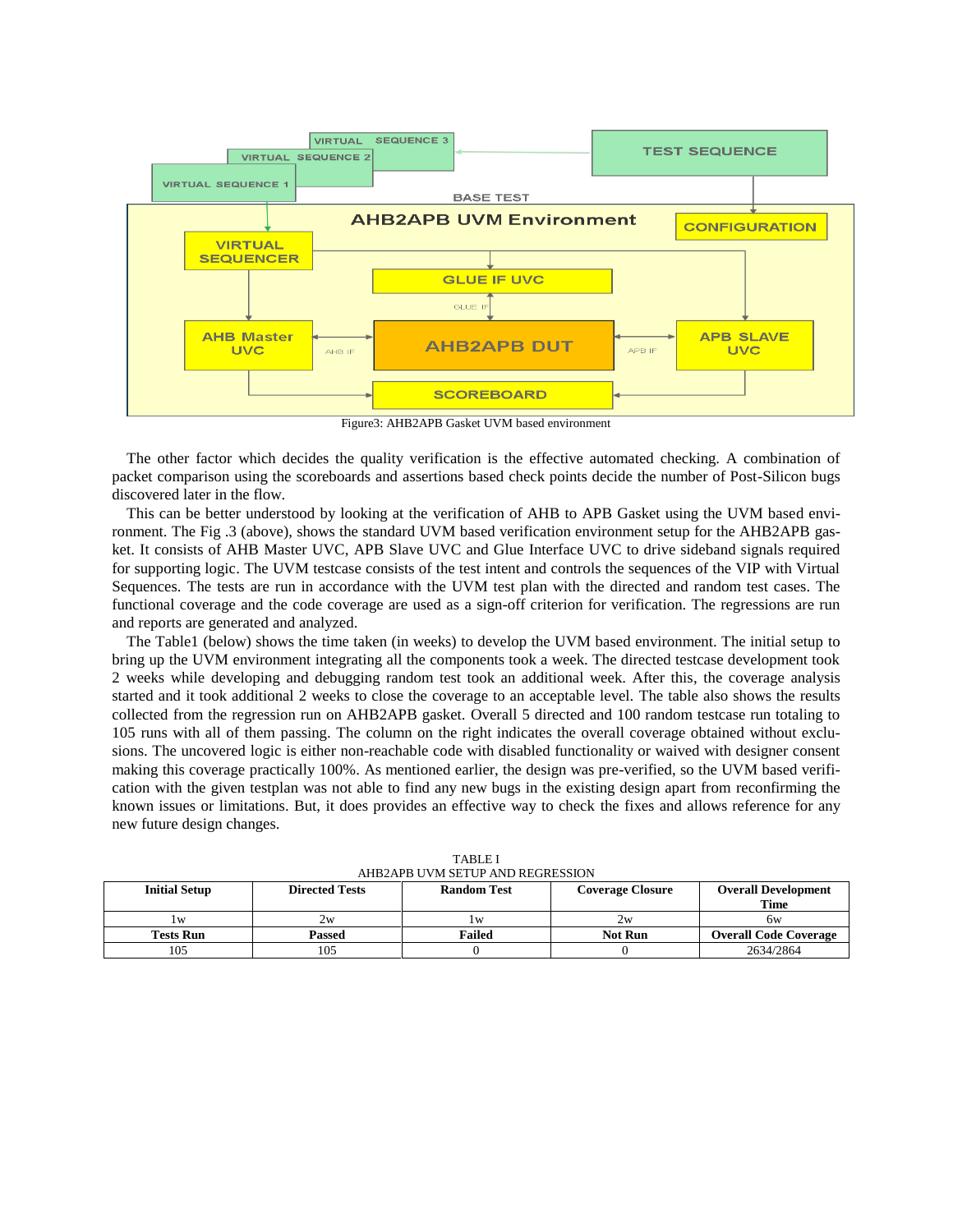## *B: Formal verification of AHB2APB Gasket*



Figure4: Verification Flow with Formal

Formal Verification is a method to mathematically prove that a design behaves as desired for all possible operating states. The Fig .4 (above) shows the Verification Flow with Formal Verification technique. The Formal Verification process starts with a Verification Plan which describes a set of Assumptions and Assertions required to operate the design. This plan is derived from the design specifications in more literal sense as compared to the other Verification Methodologies. Once we have list of assumptions and assertions listed, they are coded in SVA and then they are compiled along with the design by the Formal Verification tools.

At this stage the Unreachability analysis can be done, which is finding unreachable in the RTL due to coding limitations or the way stimuli is applied to the design under the given set of constraints. The Cone of Influence (COI) created from the coded Assertions indicates the completeness of property set applied to the DUT. The Fig .5 (below) represents the creation of Cone of Influence (in Blue) as per Constraints applied and assertions written. The cumulative coverage of Cone of Influence indicates the areas of code which are reachable by the assertions, while the area which is outside the COI indicates the unreachables. The revisiting of the constraints in the Verification Plan and the coded Assumptions can be done at this stage ensuring that the most of the design is accessible.

After this, the actual proving of the coded assertions is done and a more precise coverage is calculated. When an Assertion is run it can either Pass, Fail or be in an undetermined stage depending on how it is proven. In Fig .5 (below), the parts of code which are being exercised appear in Green while the Red dots represent the uncovered code. The area under the COI but not green indicates the unproven code. If the bug exist in green part, it is likely to get caught while it is not guaranteed to be caught even if it exists in the COI. Thus, the Coverage is again collected at this stage in terms of Proof or Bounded Coverage and Verification Plan is revisited to ensure over-constraining is not applied. This can also lead to change in DUT or change in coded Assertions. The process is repeated unless we meet the desired Coverage goals ensuring quality verification.



Figure5: Coverage Analysis with Formal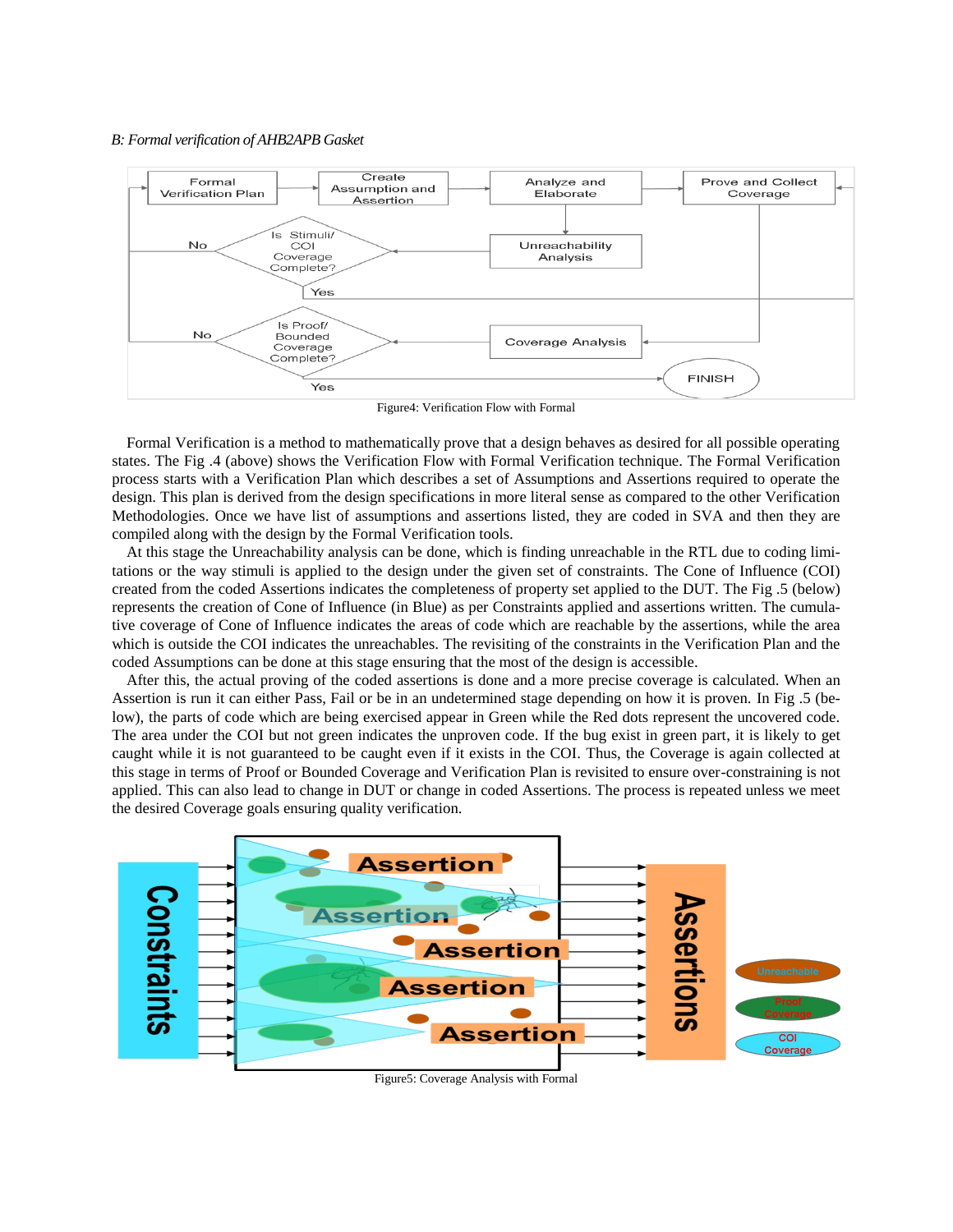

Figure6: AHB2APB Gasket Formal Verification environment

The quality of the Formal Verification is effected by how well the Assumptions and Assertions are coded. This in turn is limited by the quality of the verification plan and analysis of the coverage reports. The other factor which determines the Verification Quality here is how well the Formal Tool performs on a given set of design. The scale and type of design is known to effect the verification quality although this has been improving over time.

Now, coming to the verification of AHB to APB Gasket using the Formal Verification. The Fig. 6 (above) shows the details of the Formal Verification environment for the AHB2APB Gasket. The verification environment consists of the AHB Master ABVIP and the APB Slave ABVIP. The protocol based assertions and assumptions are part of the ABVIP and they are used to check the protocol compliance. It also contains a few custom assertion meant for the small glue logic block. The stimuli, COI and proof coverage are used to evaluate the completeness of Formal Verification. The regressions are run and the reports are generated and analyzed.

The Table2 (below) shows the setup time required for the Formal Verification of the AHB2APB Gasket. The setup with ABVIP and DUT integration took a week. After that the unreachability analysis on the code was done and assumptions were revisited with respect to the reduced AHB protocol under test. It took a week to run the set of assertions provided by the ABVIPs and collect results. There were some specific assertions and cover statements meant for some specific scenarios.

This was coded and run and the failing assertions were debugged and RTL was fixed for the same. We were able to find a bug related to the glue logic block using this technique. The important thing to note here is that the bug was caught very early in the second week of Formal Verification and that lead to discovery of hole in the Verification Plan for the Glue Logic using UVM based verification. After the bug was found, we added a functional coverage point and directed test to include the given and related scenario.

There was final analysis done on the reports and the Verification was closed. This process took another 3 weeks. The overall process took 5 weeks to close the verification. The table also shows the results collected from the regression run on AHB2APB gasket. Overall 483 assertions and cover statements have been proven with no failing assertions. The unreachable or waived items are mostly due to disabled and untargeted functionality in the VIP.

| AHB2APB FORMAL SETUP AND REGRESSION |                                 |                              |                              |                            |
|-------------------------------------|---------------------------------|------------------------------|------------------------------|----------------------------|
| <b>Initial Setup</b>                | <b>Unreachability Analysis,</b> | <b>Manual Assertion Cod-</b> | <b>Analysis and Coverage</b> | <b>Overall Development</b> |
|                                     | <b>ABVIP Assertion and</b>      | ing and Debug                | <b>Closure</b>               | <b>Time</b>                |
|                                     | Debug                           |                              |                              |                            |
| W                                   | l w                             | W                            | 2w                           | 5w                         |
| <b>Total number of COI</b>          | <b>Unreachable Waived</b>       | <b>Undetermined</b>          | <b>Bounded and Waived</b>    | <b>Proof Coverage</b>      |
| <b>Items</b>                        |                                 |                              |                              |                            |
|                                     | <b>Items</b>                    |                              |                              |                            |
| 415                                 | 45                              |                              |                              |                            |
| Proven                              | <b>Unprocessed</b>              | Processing                   | <b>Failed</b>                | <b>Passed</b>              |

TABLE 2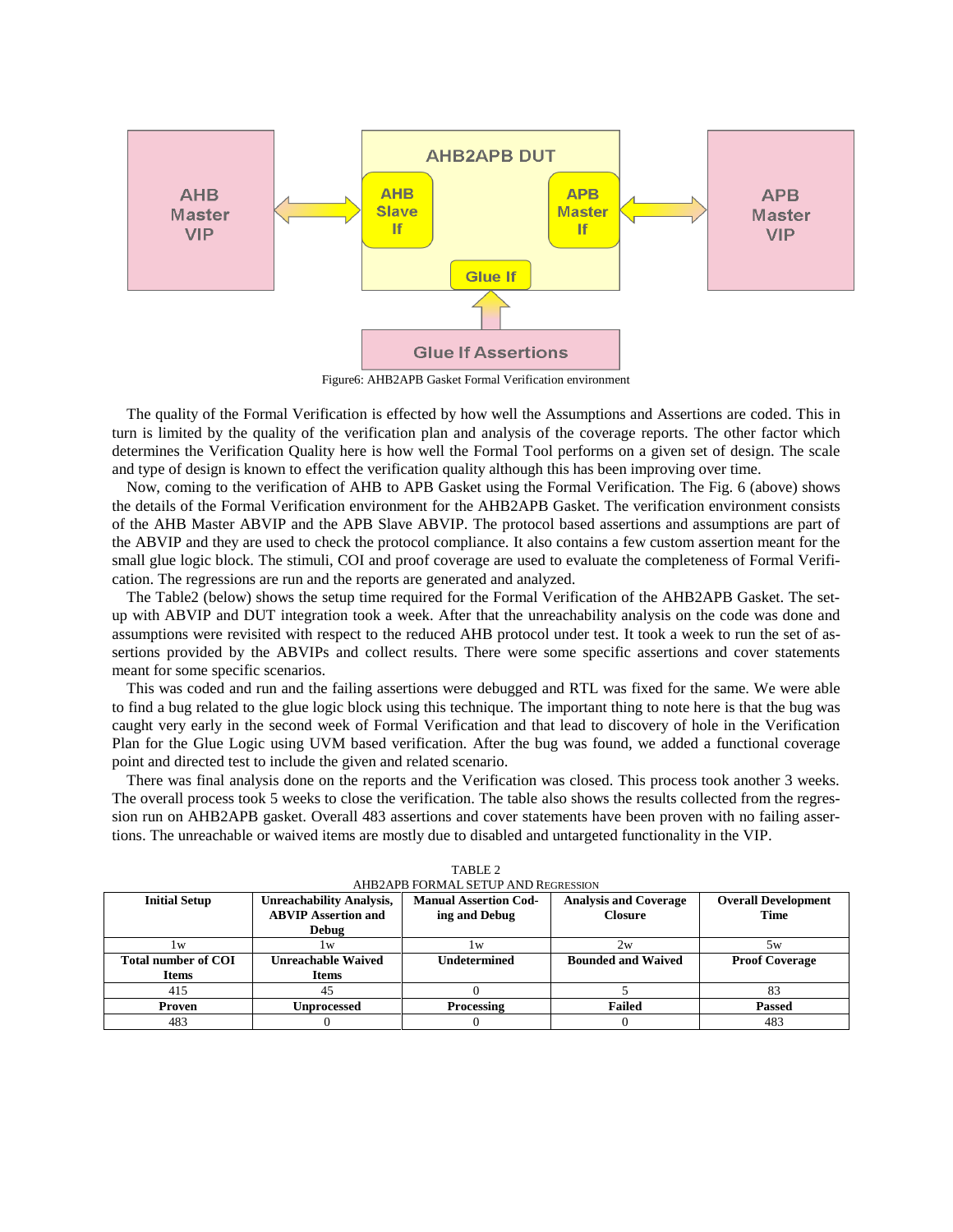## *C: Portable Stimulus based verification of AHB2APB Gasket*



Portable Stimulus is a new standard which defines a new test writing language that will allow automatic creation of tests targeted to different platforms from a single test source. The tests developed at the IP level would be easily integrated and reused at the SOC level. In addition to horizontal re-use (simulation, emulation, board level, tester etc.), the new language will allow vertical re-use of tests as well.

The Portable Stimulus works at a higher layer of abstraction that is completely independent from the type of target platform. The target platform here can be a UVM based Verification Environment, a C/C++ based SoC based environment, a C and python based Post Silicon evaluation platform and so forth.

The Fig .7 (above) shows how the verification based flow changes when we use Portable Stimulus process. The test intent is represented in the form of Portable Stimulus (PS) models. These models are written in a generic way so that they can be used across multiple platforms. In order to target them to specific platform a Tool Configuration needs to be written. The Portable Stimulus models are created along with the Configuration and given to the tool compiler. The compiler parses these inputs and generates a visual representation of the tests in form of graphs or flow diagram. The constraints for the tests can be applied on this visual representation and then the tests are generated for the target platform along with the Graph based coverage. These generated tests then needs to be integrated with the given target platform. For example, if the target platform is UVM based environment, the test needs to be integrated with the UVM-SV side with some interfacing logic and system calls used by the tool compiler. Once, this system is in place, the verification process runs as usual.

The Fig .8 (below) shows the Verification Flow with Portable Stimulus. It starts with the creation of Verification Plan as per design specification and the setting up of the verification environment. The test intent is captured in terms of Portable Stimulus Models, Constraints and Configuration files. The tools supporting this standard can then generate the tests for a given type of Verification Environment and graph based coverage is collected. The analysis of this type of coverage can indicate the holes in the test constraints and configuration and the process can be revisited.

The Functional Coverage Points are also created with respect to the verification plan to ensure we meet the specification. After this, the simulations are run and coverage database is created collecting Code and Functional Coverage. The database is analyzed and coverage holes are either waived or end up causing changes in the Verification Plan. The process is repeated unless we meet the desired Coverage goals ensuring quality verification.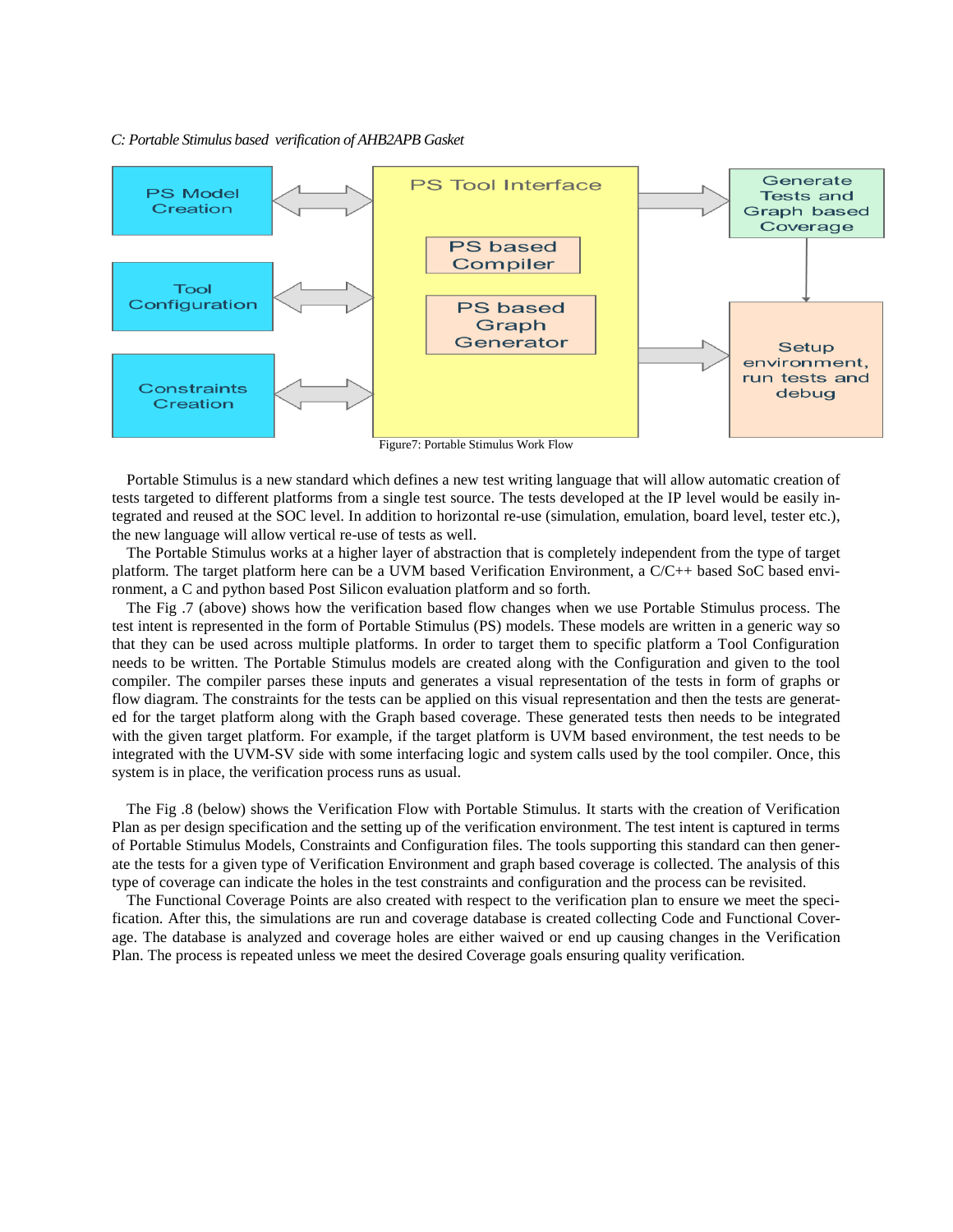

Figure8: Verification Flow with Portable Stimulus

The randomization mechanism in PS based verification starts from an abstract description of the legal transitions between the high-level states of the DUT and automatically enumerates the minimum set of tests needed to cover the paths through this state space. This is a very promising feature which can ensure a better quality tests as compared to manually written tests. The tests can be visually seen allowing users to understand the control and data flows in a better way. The graph based coverage allows user to view the transversed paths and allows tests to be generated such that maximum length of the graph is covered. It is thus able to achieve higher coverage in a far fewer cycles than the usual constrained random verification. Also, some tools allows active checks to be put during the run-time allowing an effective automated checking. This would combine with the scoreboard checking and assertions based check points improving the quality of verification.

The Portable Stimulus Methodology works at a higher layer of abstraction and then integrated with underlying verification process. Due to this, although there is a definite improvement in the test or stimulus generation process, this verification methodology would still inherit the underlying process in its original form. In case of integration with UVM based environments, on one hand it will be benefitted by the reuse of verification components, on the other hand, it will get limited by its complexity. On the same lines, the quality of verification is limited by the quality of the verification plan and analysis of the coverage reports.

The Fig .9 (below), shows the Portable Stimulus based Verification Environment setup for the AHB2APB gasket. The PS based environment is inherited from the AHB2APB UVM based environment. It consists of AHB Master UVC and APB Slave UVC along with top level environment, configuration, Virtual Sequencer and Scoreboard. The environment is controlled by a top level UVM test which on one hand calls the Virtual Sequences to control the UVC operation, on the other hand it interacts with the Portable Stimulus generated format with PLI or DPI based system calls.

The Portable Stimulus Model for AHB2APB gasket is a single representation of stimulus and test scenarios. It consist of two parts:

- Exec Blocks: The *Exec* blocks are statements from the external code used in target platforms under the PS based wrapper. For the UVM SV part it has logic derived from tool provided macros (TX Gen) which translates and interact with the SV world with PLI based system calls. It also has a part (C Gen) which can translate and interact with C side and allows seamless reuse across different platforms.
- Test Intent: This is the actual use case model based on entire Verification Plan. It consists of collection of functions which will be equivalent of higher level sequences to perform a set of actions. These functions will eventually call the functions from the Exec Blocks to execute commands on the SV side.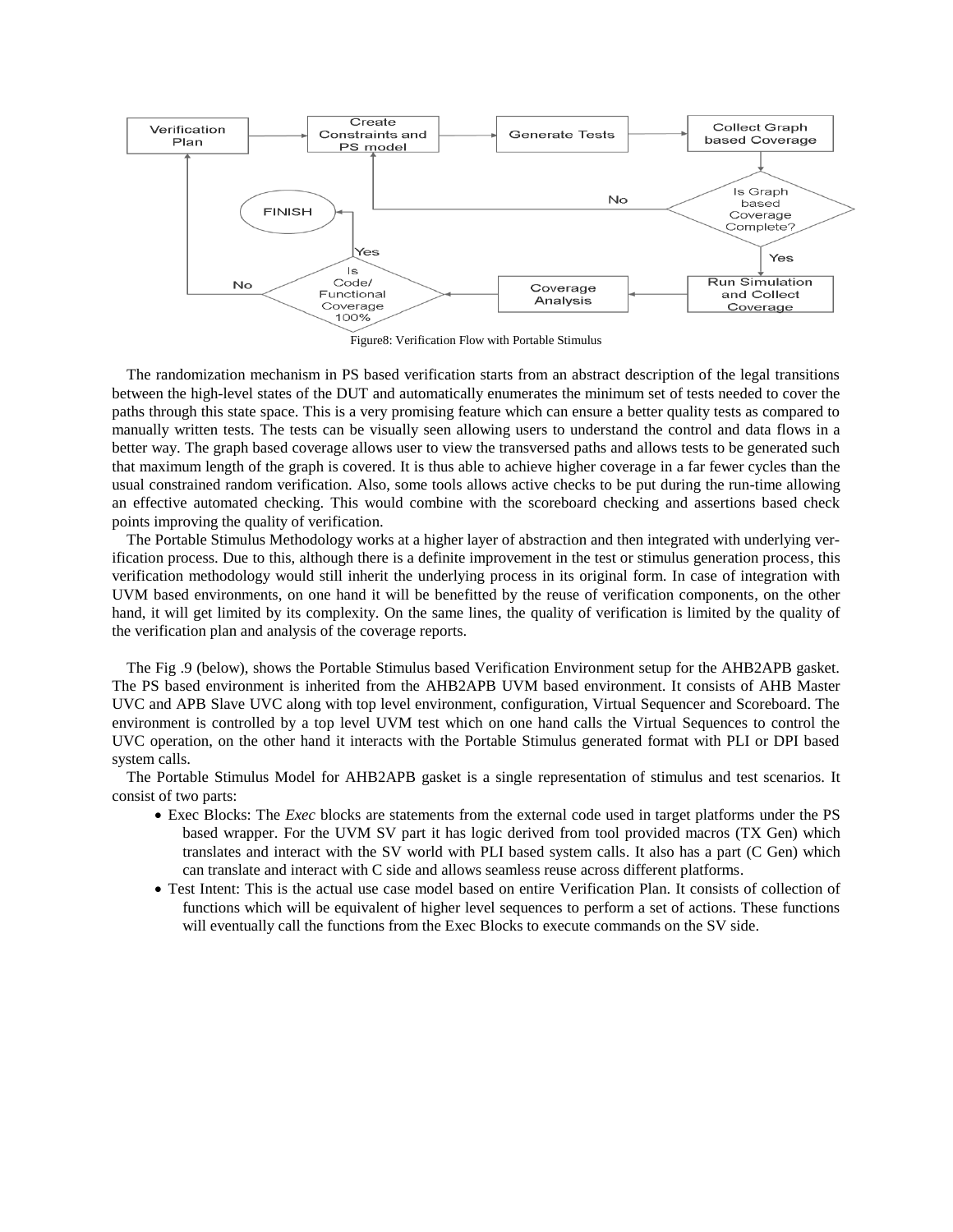

Figure9: AHB2APB Gasket PS based environment

The model is compiled and converted into its visual representation in the forms of flow diagram or graphs. The Figure10 (below) shows the graph generated from the model. The process block in green represents the sequences coded and the conditions generated for this design. Each sequence, if selected, can generate a different set of tests or a combination with other sequences can create more complicated tests sequences. The paths of the graph are analyzed and the constraints are applied on the model. We can select the paths from the graph and create a use case or let the tool randomize from the given paths and create a test based on constraints provided.

The use-cases and random tests are generated along with the graph based coverage which describes the effectiveness of the test generation. The graph coverage in this case can tell us which sequences have been covered while which of them need to be covered. A visual representation here allows to see the uncovered conditions and pick the conditions which can be covered. We can also make the tool walk through all the possible combinations of the graph for a given set of constraints and generate tests. This kind of approach naturally creates test which will cover more conditions as compared to generating them with a System Verilog based randomization. Also, this would reduce the number of cycles to reach to a particular point in coverage earlier than the traditional simulation.

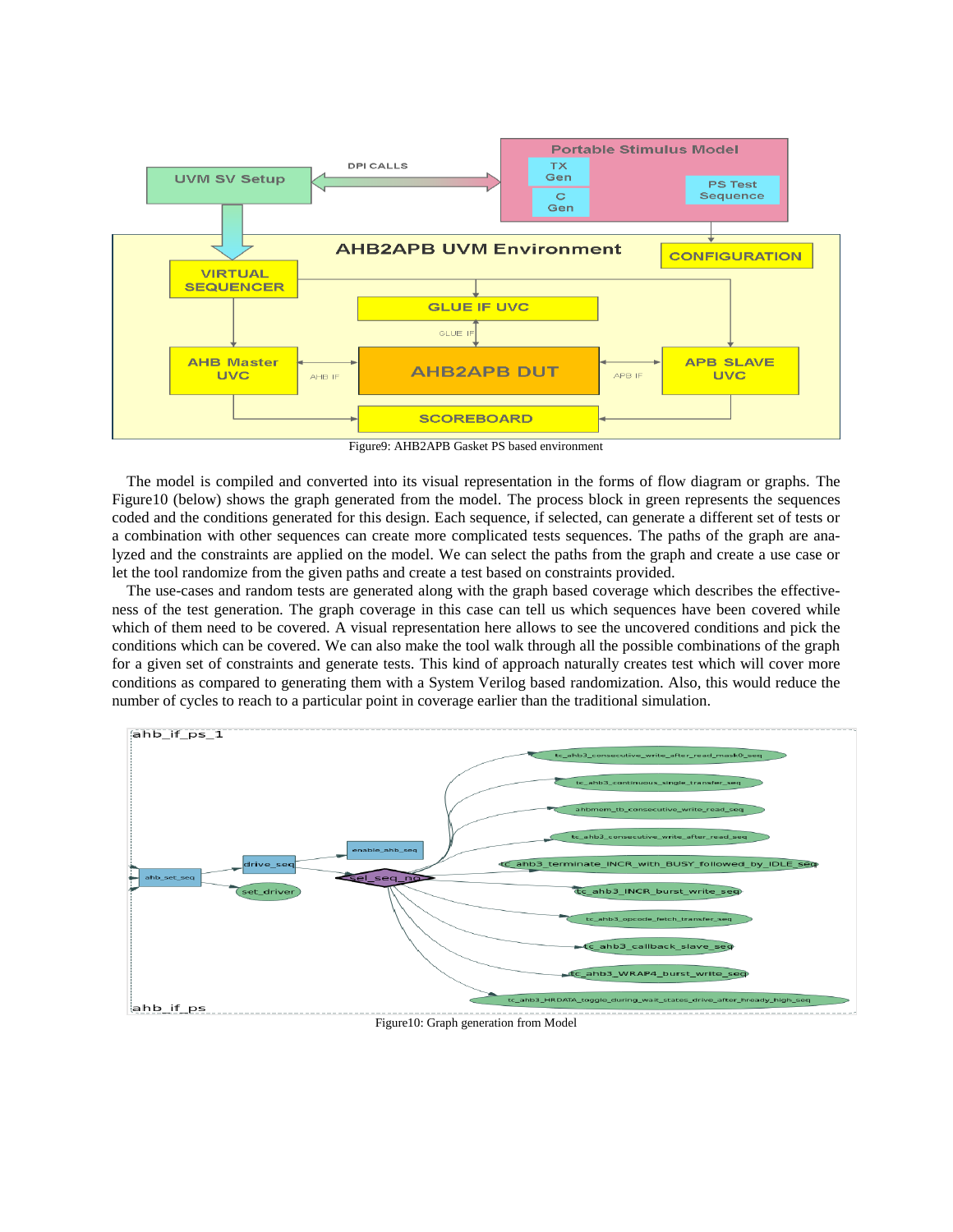|                   | <b>A Rivers armore</b>                                                                             | Coverage 1-                                   |
|-------------------|----------------------------------------------------------------------------------------------------|-----------------------------------------------|
| <b>COVERER</b>    |                                                                                                    | The states                                    |
| as anto top goals |                                                                                                    | $\mathcal{F} \mathrel{\supseteq} \mathcal{F}$ |
|                   | a cover goal items                                                                                 | <b>IOOTS</b>                                  |
|                   | to anb if pa 1                                                                                     | $-2 - 2 - 2 - 2 - 2$                          |
|                   | ill cover_goal_items                                                                               | $-3 - 5 - 5 - 6$                              |
|                   | ative set sees                                                                                     | <b>IOOTS</b>                                  |
|                   | che's way mancy                                                                                    | 10096                                         |
|                   | wait for ahb sec.                                                                                  | 3.00222                                       |
|                   | garage of children, such clients created                                                           | 3.000                                         |
|                   | ment mency race.                                                                                   | 100%                                          |
|                   | tc_ahb3_consecutive_write_after_read_mask0_seq                                                     | 100225                                        |
|                   | tc_ahb3_continuous_single_transfer_seq                                                             | 100%                                          |
|                   | abbmem tb consecutive write read seq                                                               | 10036                                         |
|                   | te ahba consecutive write after read seq.<br>to ahb3 terminate INCR with BUSY followed by IDLE seq | <b>IOOTS</b><br>100%                          |
|                   | te ahba nucri burst write sec                                                                      | <b>ICORD</b>                                  |
|                   | te antes opeode fetch transfer sees                                                                | <b>IOOSS</b>                                  |
|                   | tc ahb3 WRAP4 burst write seq                                                                      | 100%                                          |
|                   | tc_ahb3_HRDATA_toggle_during_wait_states_drive_after_hready_high_seq                               | <b>IOOS</b>                                   |
|                   | to abba write sec                                                                                  | 10036                                         |
|                   | tc_ahb3_read_seq                                                                                   | <b>3.00%</b>                                  |
|                   | te articles convert erritories sent                                                                | <b>IOOTG</b>                                  |
|                   | ter autubers teachered travelenter needs                                                           | 3.00022                                       |
|                   | te ainlade single burnet write sees                                                                | <b>ICOM</b>                                   |
|                   | te ahbbi single burst read seeg                                                                    | 100%                                          |
|                   | tc ahb3 INCR burst read seq                                                                        | 100%                                          |
|                   | tc_ahb3_WRAP4_burst_read_seq                                                                       | 10036                                         |
|                   | te abba uncru burat write see                                                                      | <b>ICOM</b>                                   |
|                   | their andreticity. The country-de-threatened manual manual                                         | 100%                                          |
|                   | te ahb3 reg write read back to back seq                                                            | 3.00030-                                      |
|                   | tc ahb3 reg write read back to back BYTE seq                                                       |                                               |
|                   | tc_ahb3_reg_write_read_back_to_back_HALFWORD_seq                                                   |                                               |
|                   | tc ahb3 reg write read 32 8                                                                        |                                               |
|                   | tc ahb3 byte reg                                                                                   |                                               |
|                   |                                                                                                    |                                               |
|                   | te ahb3 halfword reg                                                                               | 1.00336                                       |
|                   | te abba reg read only                                                                              |                                               |
|                   | te abla a reg backdoor                                                                             |                                               |
|                   | te ahba do not put rsp                                                                             |                                               |
|                   | tc ahb3 hprot 1100 mode seq                                                                        |                                               |
|                   | tc ahb3 consecutive write read active byte lanes seg                                               |                                               |
|                   | tc ahb3 continuous write at multiple locations then read seq                                       |                                               |
|                   | tc_ahb3_any_burst_consecutive_write_read_seq                                                       |                                               |
|                   | tc ahb3 WRAP4 random wr rd seq                                                                     | <b>LOOPS</b>                                  |
|                   | tc ahb3 WRAPB random wr rd seq                                                                     | 100%                                          |
|                   | tc ahb3 WRAP16 random wr rd seq                                                                    |                                               |
|                   | tc_ahb3_INCR4_random_wr_rd_seq                                                                     |                                               |
|                   | tc_ahb3_INCR8_random_wr_rd_seq                                                                     |                                               |
|                   | te ahb3 INCR16 random wr rd seg                                                                    |                                               |
|                   |                                                                                                    |                                               |
|                   | tc ahb3 write on seg lower range seg                                                               |                                               |
|                   | set driver                                                                                         | 10096                                         |
|                   | randomize fields                                                                                   | 100%                                          |

Figure11: Graph based coverage generation

The Figure 11 (above) shows the example of the graph based coverage as generated out of the PS models. The red parts here shows the uncovered paths while the Green parts show the covered paths of the graph. The user can look at this graph and can try to achieve a higher coverage by modifying the graph constraints or by increasing the number of targeted tests. An analysis of this graph based coverage can lead to constraints modification or the modifications in model as well. This process can get repetitive unless desired results are obtained. Once the test are generated satisfactorily, the simulation is run as usual. The regression runs and collection of the coverage are the next natural steps. After the regressions are run, the coverage reports are generated, merged and analyzed. The functional coverage, the code coverage and Graph based coverage are used as a sign-off criterion for verification.

The Table3 (below) shows the time taken (in weeks) to develop the PS based environment. We reused the setup from the UVM environment and integrated PS related setup in a couple of days. Thus concluding that it should not be very different from the UVM environment bring up time of 1 week even if we develop it from scratch. As this is relatively newer language it took us 2 weeks for the early model development. After this test generation and analysis of the tests from the graph coverage and run roughly took 1 weeks although this was a cumulative process. After this, the coverage analysis started and it took additional 2 weeks to close the coverage to an acceptable level. Overall effort in this case was roughly 6 weeks which is very similar to the UVM based Verification effort. The table also shows the results collected from the regression run on AHB2APB gasket with PS based Methodology. Overall, 50 testcases were generated and run with all of them Passing. The column on the right indicates the overall coverage obtained without exclusions which is exactly same as the one seen in UVM based environment. The uncovered logic is either non-reachable code with disabled functionality making this coverage practically 100%. The important point to note here is that the number of tests required to reach this number has reduced almost by half because the test covers more conditions. Thus, we can conclude that better quality tests are generated using PS based approach.

| AHB2APB PS SETUP AND REGRESSION |                               |                                                          |         |                              |
|---------------------------------|-------------------------------|----------------------------------------------------------|---------|------------------------------|
| <b>Initial Setup</b>            | <b>Initial Model Develop-</b> | <b>Test Generation, Graph</b><br><b>Coverage Closure</b> |         | <b>Overall Development</b>   |
|                                 | ment                          | <b>Coverage and Run</b>                                  |         | Time                         |
| l w                             | 2w                            | l w                                                      | 2w      | 6w                           |
| <b>Tests Run</b>                | Passed                        | Failed                                                   | Not Run | <b>Overall Code Coverage</b> |
| 50                              | 50                            |                                                          |         | 2634/2864                    |

TABLE 3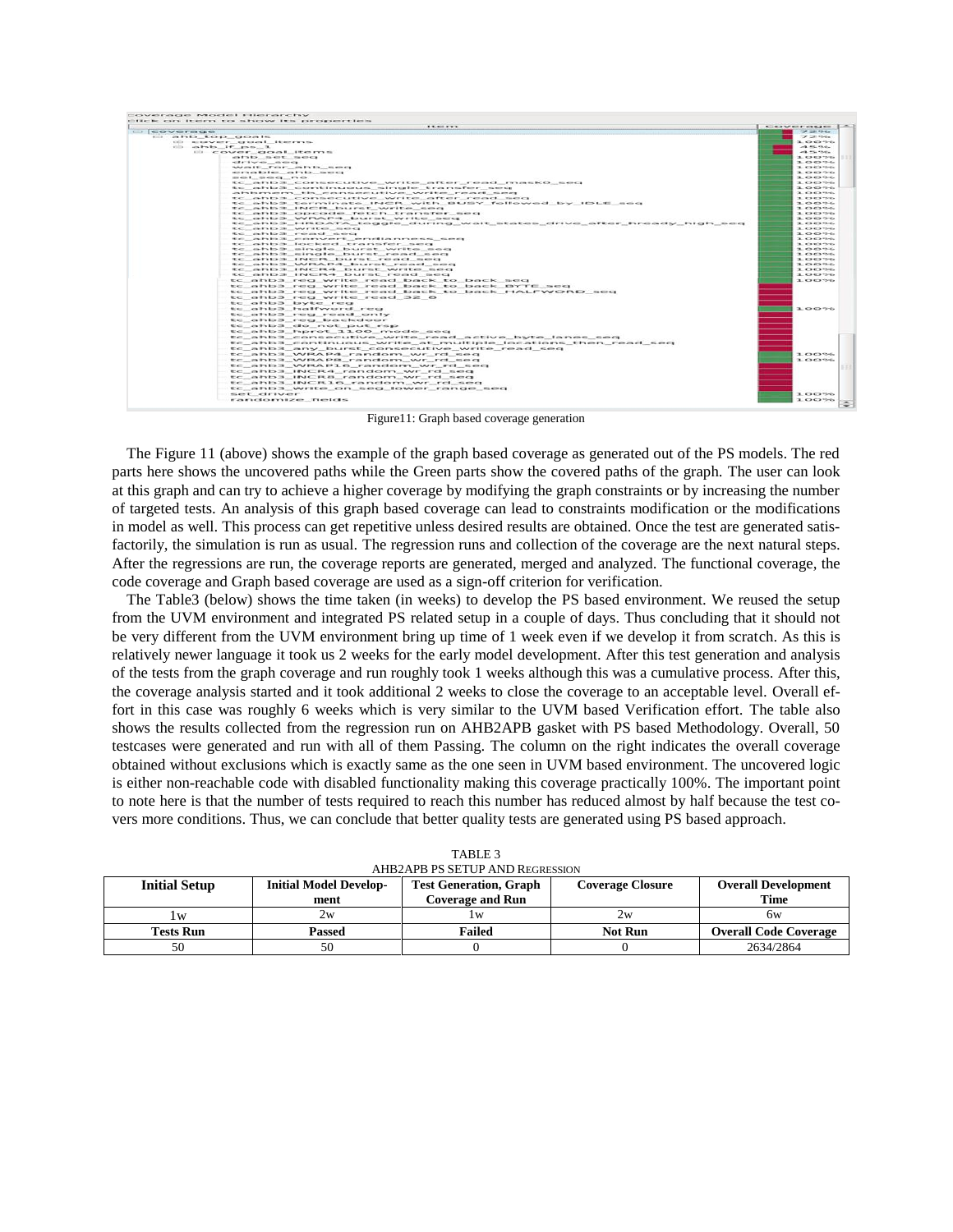# *D: SoC or SYSTEM LEVEL ANALYSIS*



Figure12: PS Model reuse at SoC level Verification

At the SoC level verification, the UVM and Formal techniques are used with different approaches. The UVM based verification is generally used along with the directed C tests for integration checks and use cases. The reuse from the IP level can be in the form of UVM Monitors to monitor the protocol or Scoreboards to check specific points of interests. The test and the sequences which contains major part of the specification needs to be re-done in C with different focus.

The Formal Verification is generally used for connectivity checks at the SoC level using automated techniques but this is completely different from what we have been doing at the block level. The assumptions and assertions written at IP level can be used to some sub-system level checking but that requires a lot of work on writing new sub-system level assumptions. The Formal tool performance on different kind of designs can be a deciding factor in its reuse even at the sub-system level verification.

The PS based verification techniques are on the other hand designed for IP to SoC test reuse. The Fig. 12(above) shows the reuse of AHB2APB PS models at the SoC level verification. The models coded at the IP level are configured for different address maps as per SoC specification and targeted for C test generation. Once the C test are generated, they are integrated with the SoC setup with some system specific standard infrastructure. The C tests are then compiled and run on the processor to generate transactions. The same set of sequences written at the IP level with the graph based constrained randomization are possible to reuse. Almost all the sequences in the model with exception of the parts meant for "Exec" code are reusable when we write model for the Processor based applications. Using this reuse technique, we were able to find an integration bug at the system level where a sync signal was not connected properly.

The ability to reproduce graph based constrained random tests at the IP level without the need to actual recoding of the scenarios is a major advantage in PS based verification. It also allows the test generation to different instances of the same IP with different address maps. Along with this, when different kind of PS models for different IP combined together at the SoC level, the creation of complex scenario is possible which are otherwise difficult to code manually.

## *E: SILICON VALIDATION*

The Silicon Validation process is a completely different process as compared to simulation with a lot of dependence on the Evaluation board setups and the hardware configuration for testing. The standard process of UVM and Formal based verification can't be used here. The PS based verification on the other offers a reuse opportunity as the PS models coded at the IP level can be targeted for C test generation for Post Si Validation.

Although, we haven't reused the C tests for AHB2APB model at the Post-Si based application as yet, but we are confident that it can be used on any evaluation platform employing C-based tests. Infact, this kind of models where SoC based PS models are reused for Post Si evaluation boards have been proven for other processor based applications. This reuse is the kind of application which is unique to Portable Stimulus based approach only.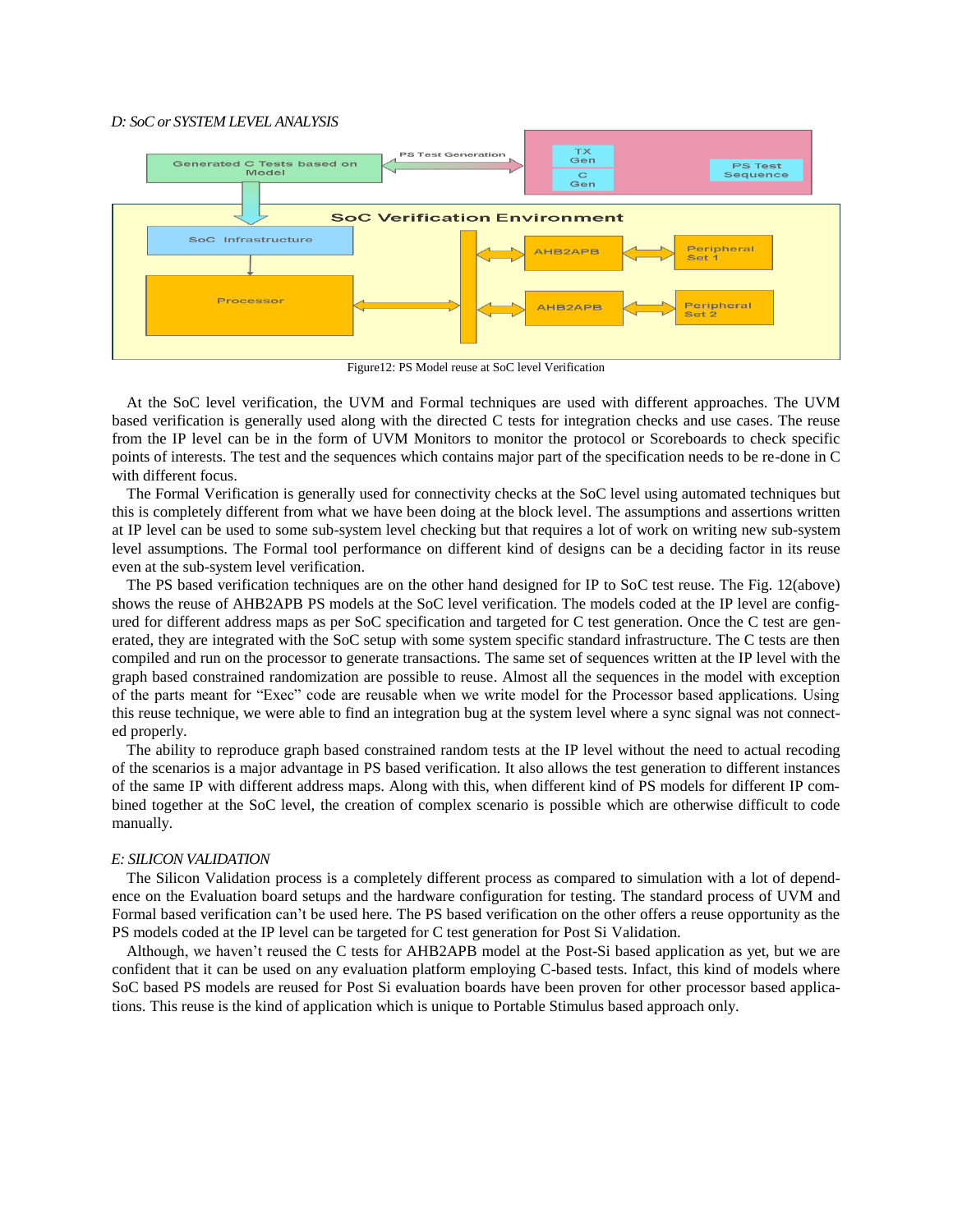# III. COMPARATIVE ANALYSIS: PS VS UVM

The Portable Stimulus solution uses the UVM based environment and adds value to it. It allows the advantages of UVM, in terms of component reusability and a pre-defined standard approach to be used. But, it has an additional overhead though of learning a new Portable Stimulus Standard. Let us compare both the methodologies with respect to undergiven factors as applied to AHB2APB environment:

#### *A: Verification Planning and Development Time*

The Verification Plan for AHB2APB verification is based on the design specifications and it is very similar in both the cases. The planning for Portable Stimulus model should have more details on the model organization than its UVM version.

The PS standard is relatively new and would require some learning before the project execution. But, given the fact that it is an extension of C++, it is relatively easier to learn. Once, the learning part is over, the effort required to code the models is roughly same as required for writing the tests.

The AHB2APB environment with PS reused the same planning, infrastructure and environment and required some extra work to integrate models to the UVM environment. The model development time was roughly the same as writing the tests cases. In summary, there was minor additional work required in PS based AHB2APB environment as compared to the UVM based environments but it also added value to it.

# *B: Infrastructure development and Ease of integration*

As mentioned above, the PS models requires some additional work on top of the UVM infrastructure for their integration. It requires some extra logic, parts of it coded in PS Standard and some in SV, for effective integration. More specific details would depend on the PS compiler used, but in general, there would be placeholders required for data exchange between the UVM components and PS models.

The AHB2APB environment have placeholders in the UVM base test to allow data transfer between the model and SV layer. The PS model have an "exec-code" or "user-defined code" coded in the PS standard for the same purpose. In addition to this, the SV side have virtual sequence to control the AHB UVC basic sequences. All of this, is more of a one-time effort for a given environment and majority of it is tied to the kind of UVC used in the environment.

This also implies that the integration code would largely remain the same, if we work on some other verification environment employing AHB and APB UVC. There is an opportunity here to automate the integration flow with PS models further reducing the infrastructure development time to match the UVM Verification Environment.

# *C: Effective test generation*

The Portable Stimulus solution allows models to be represented as a graph or a data flow diagram as shown in Figure 10 (in PS section). This definitely looks a better way to visualize the programming flow and test conditions than one would do in directed testcase development. This also allows the clubbing of multiple test conditions in one model giving a different take on the possible scenarios, at times, reconsidering the tests originally planned for the environment.

The PS standard also gives an opportunity for the tool to randomly walk through the paths and create constrained random tests. Some of the tool providers also add macros and checking routines which can be used as a part of the models, thus allowing better quality tests and shorter regression cycles.

The Table 4 (below) shows the comparison in coverage numbers with UVM and PS based methodologies with same number of random loops and with same number (10) regression runs with different seeds. The higher coverage with less number of runs indicates that the test generated with the PS based approach covers more number of scenarios as compared to the UVM based random tests. As the test generate are same in number of cycles the individual simulation run time is similar in each case but the ability to hit more specific cases allows the overall regression time to be much lesser than the UVM tests.

The other advantage of the test generated from PS models is the graph coverage. The 100% graph coverage makes sure that the given set of tests completes all the possible scenarios portrayed by the models. For AHB2APB environment, the number of tests required to achieve same level of coverage was reduced to almost half from 105 to 50. This itself is an indication of better quality of the tests, covering the higher number of scenarios in less number of simulation cycles, as compared to traditional simulation.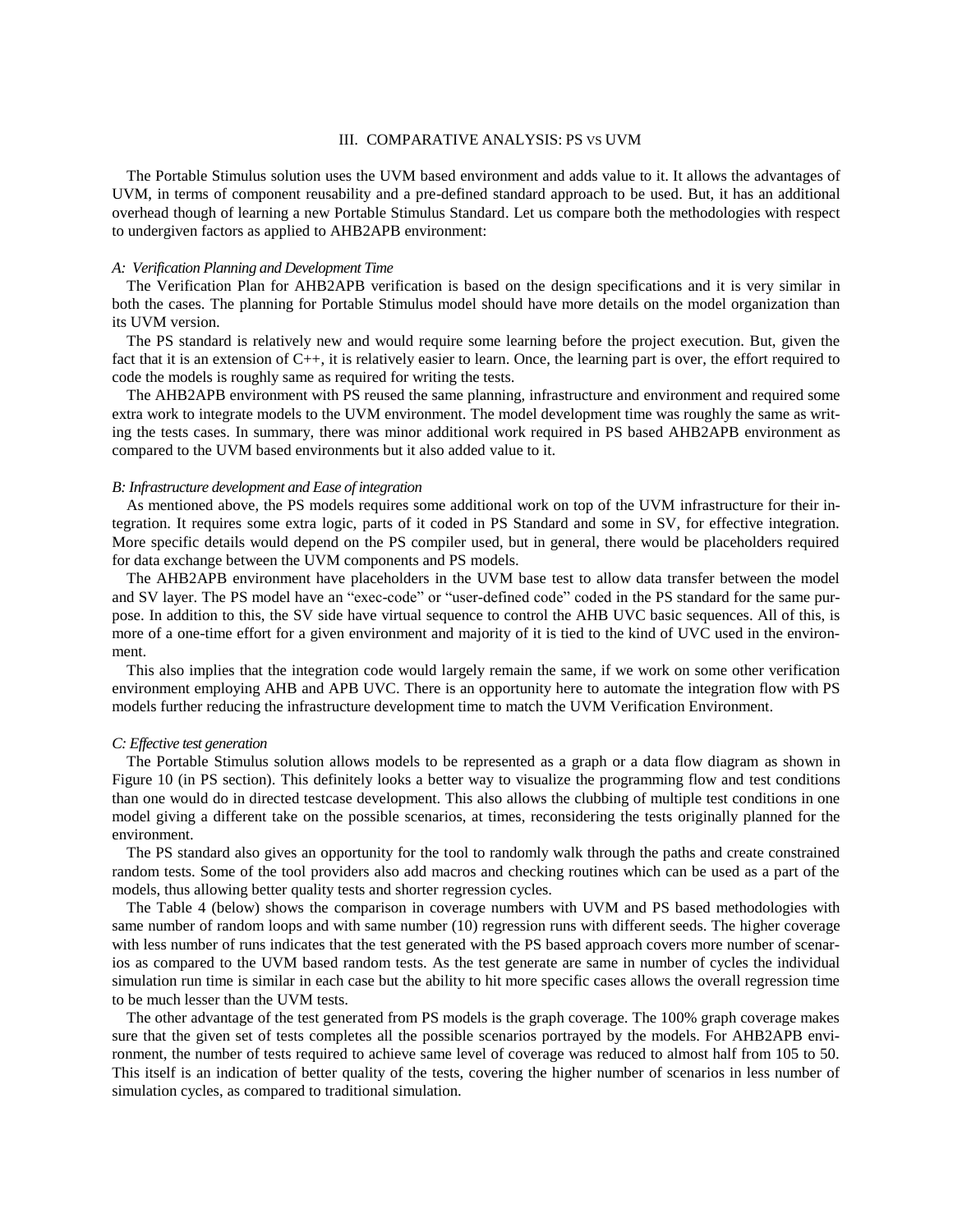| .                                    |                                          |  |  |
|--------------------------------------|------------------------------------------|--|--|
| AHB2APB PS SIMULATION COMPARISON     |                                          |  |  |
| <b>Verification Environment Type</b> | Coverage numbers with 10 seed regression |  |  |
| UVM based                            | 65.38%                                   |  |  |
| PS based                             | 85.31%                                   |  |  |

TABLE 4

*D: Ease of analyzing report and closing the uncovered coverage goals* 

Both UVM and PS based solution uses the Code Coverage and Functional Coverage to judge the quality of the verification. The PS based solution has an extra parameter of graph coverage as shown in Figure 11(in PS section) that is a measure of how well all the scenarios in a model have been covered. A 100% graph coverage would mean that all the branches of the graph generated from the PS model have been covered. This is very helpful in visualizing the scenarios which are likely to get missed or take more iterations when we are looking to create directed tests for the uncovered points. The Table 4 (above) also indicates better coverage numbers in case of PS based verification indicating that the coverage goals are easier to meet. This would also mean that the overall regression run time would also be much lesser than the UVM based regressions. The results indicated in Table 3 (in PS section) also indicates that the number of tests required to reach the same number of end goal code coverage (without waivers) is lesser in case of PS based verification. Thus we can conclude that the coverage closure would be faster when we use Portable Stimulus based solution.

# *E: Extent of reuse and portability to other verification environments*

The reusability of the UVM components in both UVM and PS based solutions is same when we are looking to do a vertical reuse. The tests written in System Verilog cannot be used in the processor based system which generally have C/C++ based tests. The PS based models can generate tests seamlessly which can be used not only in the processor based systems in the simulations but at the other systems like Evaluation boards, FPGA, emulation and testing platforms etc. The tests AHB2APB example were reused in the System Verilog processor model and has potential to be used in other applications utilizing C based tests. Also, as mentioned in the PS section we were able to find an integration bug related with the Sync signal using the reused tests from the block level. This kind of test reuse is not possible in UVM based tests.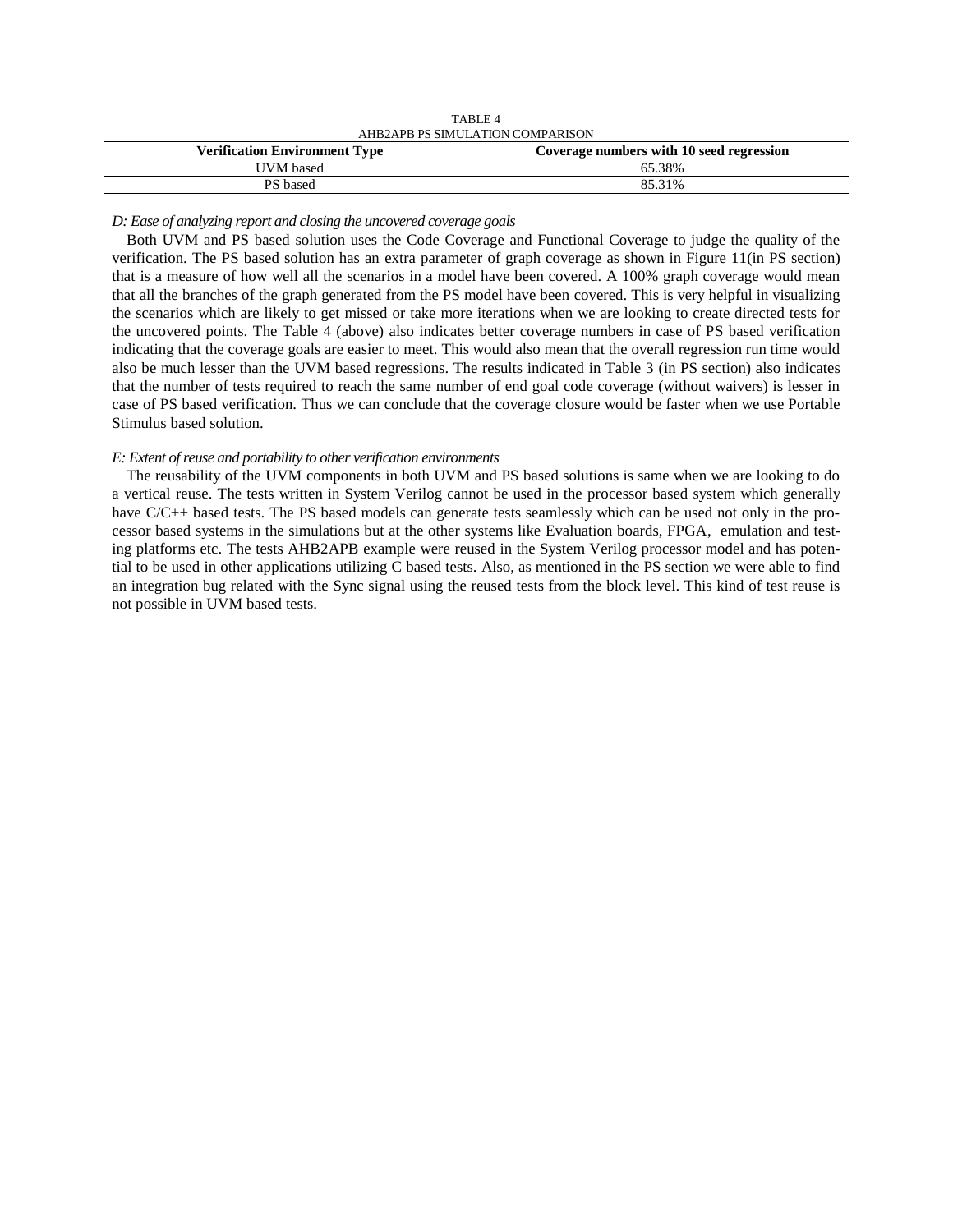# IV. COMPARATIVE ANALYSIS: PS VS FORMAL

A comparison of PS vs Formal will essentially have an essence of dynamic vs static verification. The two techniques are very different from each other and it is difficult to compare them directly. The coverage matrix for each techniques are quite different but still results at the end of the activity are the measure of quality. The complexity and scale of design is also something which changes this analysis. The analysis for the AHB2APB verification environment the observations are given below:

## *A: Verification Planning and Development Time*

The verification plan for the Formal Verification contains assertions and assumptions derived from the specifications and they are more closely linked to the specification as compared to UVM or PS based verification plan. The plan for the AHB2APB VIP is more detailed and takes more time as compared to the PS Verification plan.

The Table 2 (in Formal Section) indicates the time taken to develop and run the assertion was one week lesser as compared to PS Model development time. The availability of the Assertion based VIP is a major advantage in this case as it covers almost complete protocol details for this. It almost covers the major part of the specifications which could be hard to code and bring-up in SVA. The parts which are non-protocol related are lesser in this case leading to lesser assertion work. Due to this, the assertion development time is very less as compared to PS Models in this case.

## *B: Infrastructure development and Ease of integration*

The Formal Verification requires the design to be read by the compiler and in order for the tool algorithm to work efficiently parts of the design need to be blackboxed or glassboxed. In case of AHB2APB gasket there was no such requirement because it is a smaller design. The infrastructure and integration in this case is straight forward as compared to PS based Verification.

## *C: Effective test generation*

The stimulus generated by the Formal Verification tool depends on the constraints or assumptions applied to the design. In this case, the AHB and APB ABVIP pretty much take care of this and so this was again very straight forward apart for the need to disable a few assertions which were meant for a bigger scale of AHB protocol. With this, pretty much all the desired protocol checks happened and bugs were seen which were not seen with the UVM based verification. The PS based verification on the other hand does effective test generation as well but it is a different approach to verification and the ability to hit bugs get limited by the functionality coded into the models.

# *D: Ease of analyzing report and closing the uncovered coverage goals*

As mentioned earlier, it is difficult to measure the Formal and Dynamic Coverage directly due to difference in their approaches but still looking at the results in a different light does convey information about the quality of verification. The coverage reports in the case of Formal Verification is of four types namely COI, Stimuli, Proof and Bounded. These four give a fair idea of the design covered by the assertions and are easy enough to analyze at two different stages. The Table 2 (in Formal Section) illustrates the different type of coverage data in brief. The uncovered points can be easily covered by coding an assertion for it or waiving depending on the end goal. The PS on the other hand, uses the traditional code and functional coverage along with the additional graph based coverage which makes the analysis simple as well.

# *E: Extent of reuse and portability to other verification environments*

The assertions are portable and assumptions can be converted to assertions when we are working in simulation. But when we change the simulation platform the reuse is not possible. This is where the Portable Stimulus scores because the test intent can be reused for different target platforms like Evaluation boards, FPGA, emulation and testing platforms. In the AHB2APB gasket example the AHB model was reused at SoC level as a processor model where it was used to generate the C tests. This can be easily carried over to the Post Si platform as well and reuse of the logic once written is possible. Also, as mentioned in the PS section we were able to find an integration bug related with the Sync signal using the reused tests from the block level which may take more effort to catch in case of assertions.